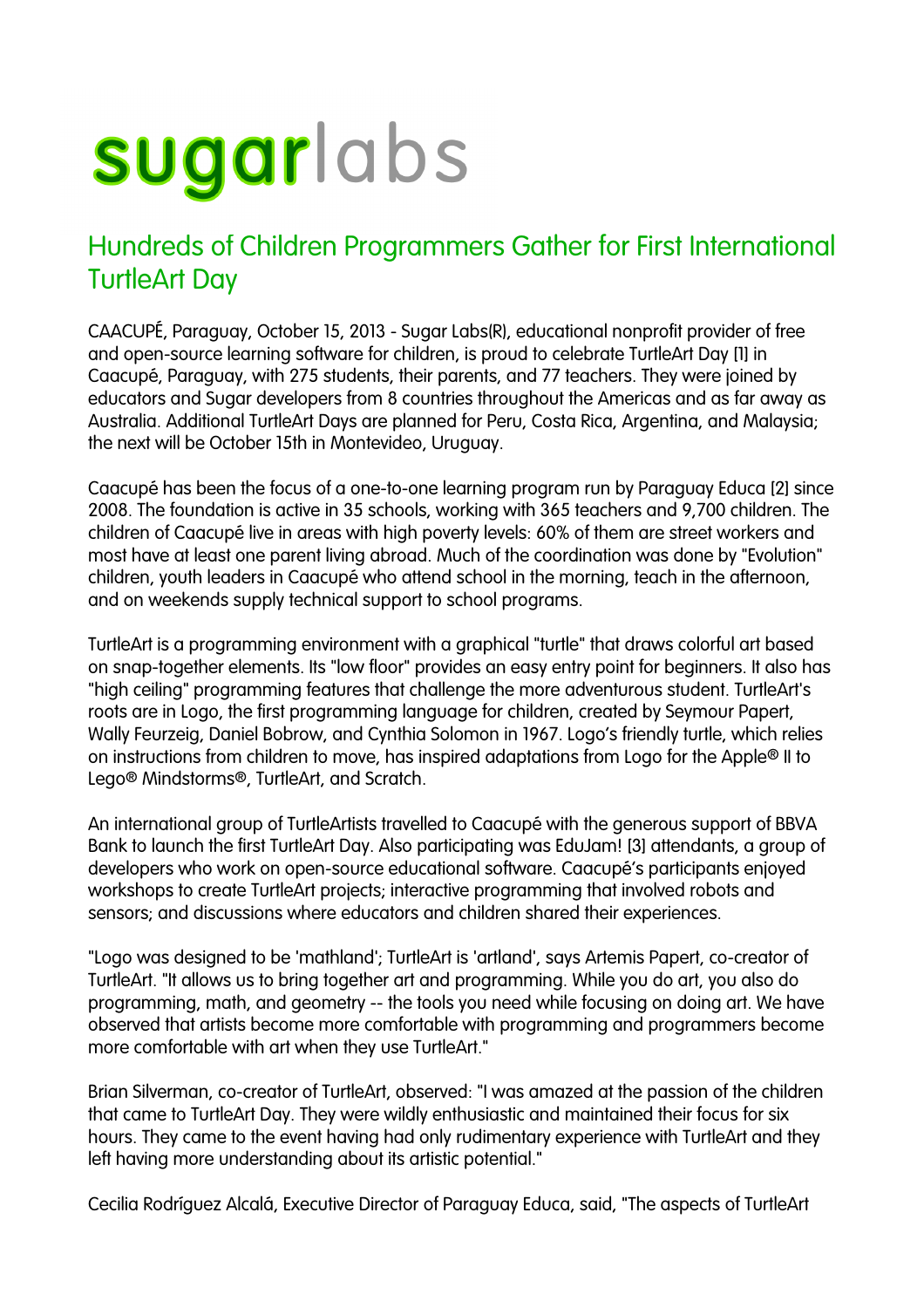Day highlighted by the Evolution team included cultural exchange between the children and the international community, and children teaching each other, pursuing their personal interests, including projects involving physical-world interaction."

Claudia Urrea, an educator and member of the Sugar Labs Oversight Board, said, "With TurtleArt, the children enjoyed programming the robots and using sensors, creating artistic images, engaging in the concrete use of mathematical concepts such as variables and random numbers, realizing how quickly the pace of their learning evolved, and discovering the multiple applicabilities of computation."

Andres Aguirre of the Butia project, a robot programmed with TurtleArt, said, "Even though the children had limited time to use the robots, they were able to experiment with some high-level programming concepts such as conditionals and control structures."

[1] http://turtleartday.org [2] http://www.paraguayeduca.org [3] http://ceibaliam.org

About Sugar Labs®: Sugar Labs, a volunteer-driven, nonprofit organization, is a member project of the Software Freedom Conservancy. Sugar Labs coordinates volunteers around the world who are passionate about providing educational opportunities through the Sugar Learning Platform. Sugar is installed on more than three million computers. Sugar Labs is supported by donations and is seeking funding to accelerate development. For more information, please visit http://www.sugarlabs.org/press or contact pr@sugarlabs.org.

Sugar Labs® is a registered trademark of the Software Freedom Conservancy. Other names are trademarks of their respective owners.

###